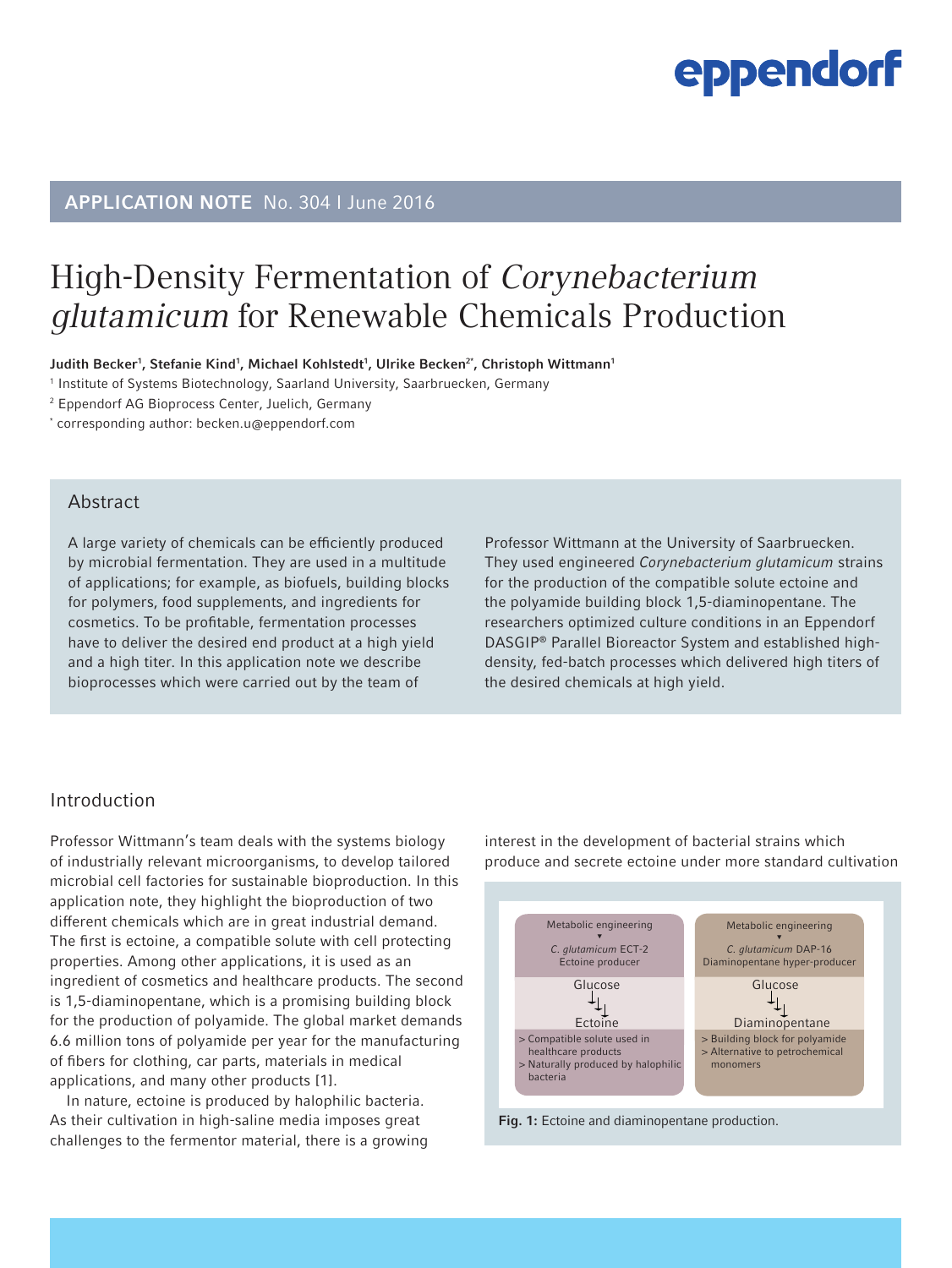conditions. In the work presented here, the researchers designed a *C. glutamicum* strain that produces and secretes ectoine without the need for high-saline growth conditions [2], (Fig. 1).

Polyamide is typically synthesized from petrochemical monomers, but its bio-based manufacturing is highly desirable. Producing polymer building blocks through microbial fermentation can save primary energy input and greenhouse gas emissions, and ultimately reduce dependence on fossil fuels. Using systems metabolic engineering, the Wittmann team optimized a *C. glutamicum* strain for diaminopentane production. They achieved this

by the overexpression of several enzymes in its biosynthetic pathway, and the shut-down of competing metabolic pathways by gene deletion or attenuation [1], (Fig. 1).

The team used an Eppendorf DASGIP Parallel Bioreactor System to establish fed-batch processes which deliver the desired end products at high yields and high titers. For process optimization, monitoring and control of critical process parameters is key. We will exemplify basic functions of the Eppendorf bioprocess control software, DASware® control 5, in conveniently monitoring, controlling, and displaying process variables.

## Material and Methods

#### **Strains**

For ectoine production the research team used the *C. glutamicum* strain ECT-2 [2]. Diaminopentane was produced using the *C. glutamicum* strain DAP-16 [1].

#### Fed-batch production of ectoine and diaminopentane

Table 1 summarizes the fermentation conditions for ectoine and diaminopentane production.

Table 1: Process parameters

|                             | Ectoine        | Diaminopentane |  |
|-----------------------------|----------------|----------------|--|
| C. glutamicum strain        | ECT-2          | $DAP-16$       |  |
| Initial volume              | 300 mL         | 300 mL         |  |
| <b>Temperature setpoint</b> | $35^{\circ}$ C | $30^{\circ}$ C |  |
| DO setpoint                 | $> 30\%$       | $> 20\%$       |  |
| pH setpoint                 | 6.9            | 70             |  |

The researchers cultivated *C. glutamicum* in initial working volumes of 300 mL, in an Eppendorf DASGIP Parallel Bioreactor System (Fig. 2) equipped with 1 L DASGIP



Fig. 2: DASGIP Parallel Bioreactor System with Bioblock



Fig. 3: DASware control 5 software facilitates the implementation of customized DO cascades. Agitation, gas flow, and oxygen enrichment can be individually defined, displayed, and edited online.

Bioblock Stirrer Vessels. They monitored and controlled process parameters using DASGIP Control software (now DASware control 5). Temperature was kept constant at 35°C (for ectoine production) and at 30°C (for diaminopentane production), respectively. They controlled the pH by automatic addition of base using an Eppendorf DASGIP MP8 multi pump module. For the control of dissolved oxygen (DO), the researchers implemented a DO cascade which varies the agitation speed and the aeration rate. Such a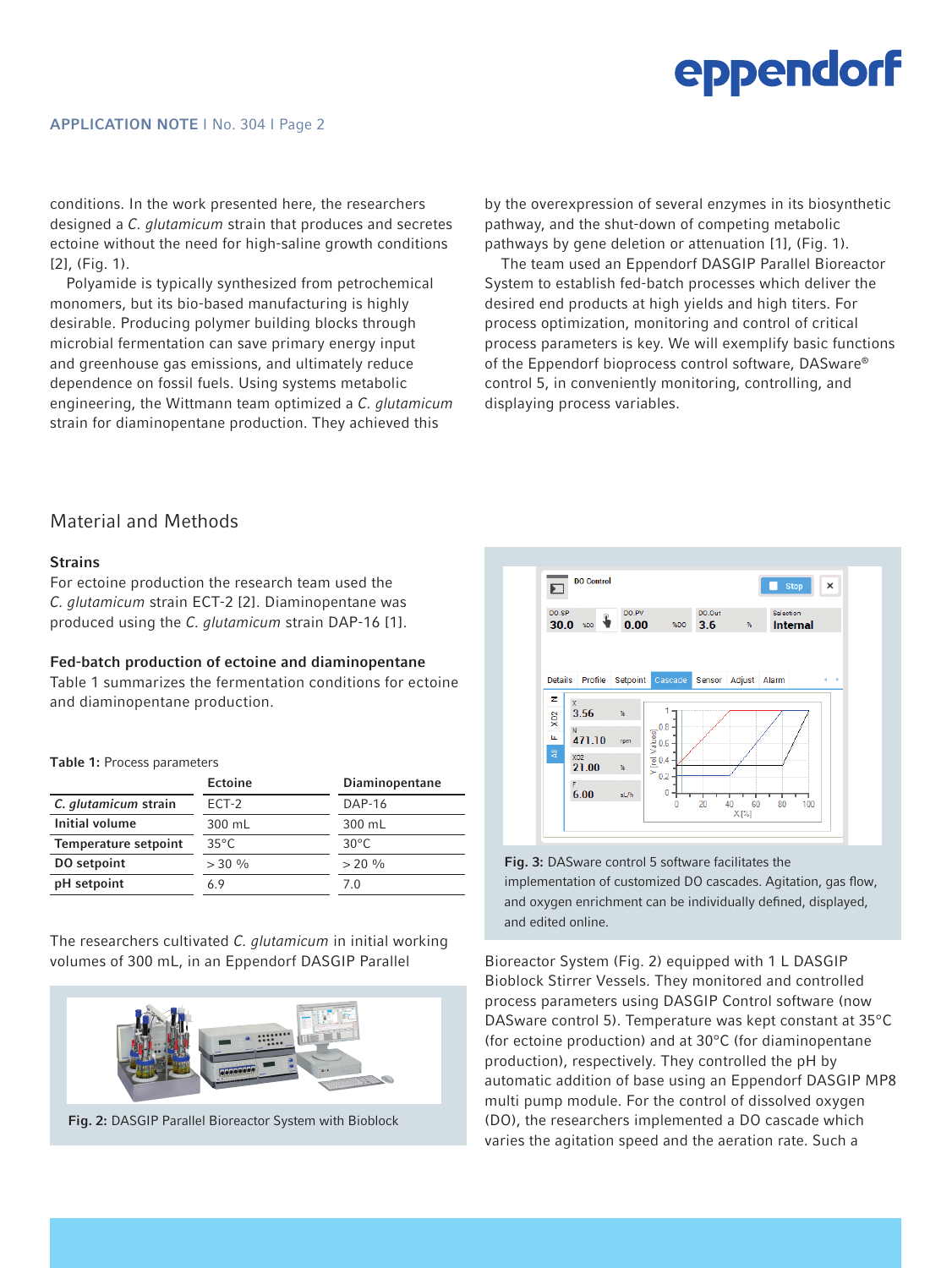DO cascade can be easily set up using DASware control 5 software. Agitation, gas flow, and oxygen enrichment can be individually defined, displayed, and edited online (Fig. 3). The researchers carried out fermentations in the media defined in [1] and [2]. To monitor bacterial growth and the production performance, they quantified optical densities, glucose concentrations, and product concentrations offline (Fig. 4). Glucose concentrations were determined enzymatically using a 2300 STAT Plus™ analyzer or a

2700 Select analyzer (YSI® Inc. / Xylem® Inc., USA). Ectoine and diaminopentane concentrations were determined by HPLC. To achieve high product yields, the Wittmann team established fed-batch processes. For ectoine production, feeding was initiated by a DO-based signal, resulting in glucose concentrations below 5 g/L. For diaminopentane production, feeding was initiated when the glucose concentration had dropped to 10 g/L, thus maintaining glucose concentration above 10 g/L.

| $\mathbf{I}$                  |               |          |                  |                        |                  | $\times$ |
|-------------------------------|---------------|----------|------------------|------------------------|------------------|----------|
| Reference Time                | 16:59:57      | $^{(+)}$ | 4/16/2015        | ٠                      |                  |          |
| Glucose<br>Set<br>0.00<br>g/L | OD6DD<br>0.00 | Set      | OfflineC<br>0.00 | <b>CONTRACT</b><br>Set | OfflineD<br>0.00 | Set      |
| Offline. Event                |               |          |                  |                        |                  | Set      |

Fig. 4: Using DASware control 5 software, offline measured values, like for example the concentrations of nutrients and metabolites, or the optical density, can be seamlessly integrated. Like online measured values, they can be displayed, automatically exported, and used for calculations. Up to four (DASware control 5) or 26 (DASware control 5 professional) online values can be processed.

### Results and Discussion

#### Ectoine production

Within 8 hours *C. glutamicum* ECT-2 consumed the initially supplied glucose, and the optical density  $(OD<sub>600</sub>)$  of the culture increased to 100 (Fig. 5 A). In the course of this initial batch phase, the ectoine concentration increased to 2 g/L. Growth arrest leads to reduced oxygen consumption and hence an increase in DO. Based on the DO readings feeding was initiated, resulting in glucose concentrations

of around 5 g/L. In this fed-batch phase the bacteria did not produce more biomass but shifted the production towards the formation of ectoine. Ectoine concentration reached a final titer of 4.5 g/L after 16 hours (Fig. 5 A). The different cultivation phases gave markedly different product yields. In the initial batch phase, the culture produced 28 mmol ectoine per mol glucose, whereas in the following fed-batch phase the ectoine yield was 298 mmol per mol glucose



ectoine producer *C. glutamicum* ECT-2 in a DASGIP Parallel Bioreactor System. A: Cultivation profile. B: Ectoine yields (mmol per mol glucose) achieved in the batch- and the fed-batch phases. The data represent mean values from two independent fermentation experiments.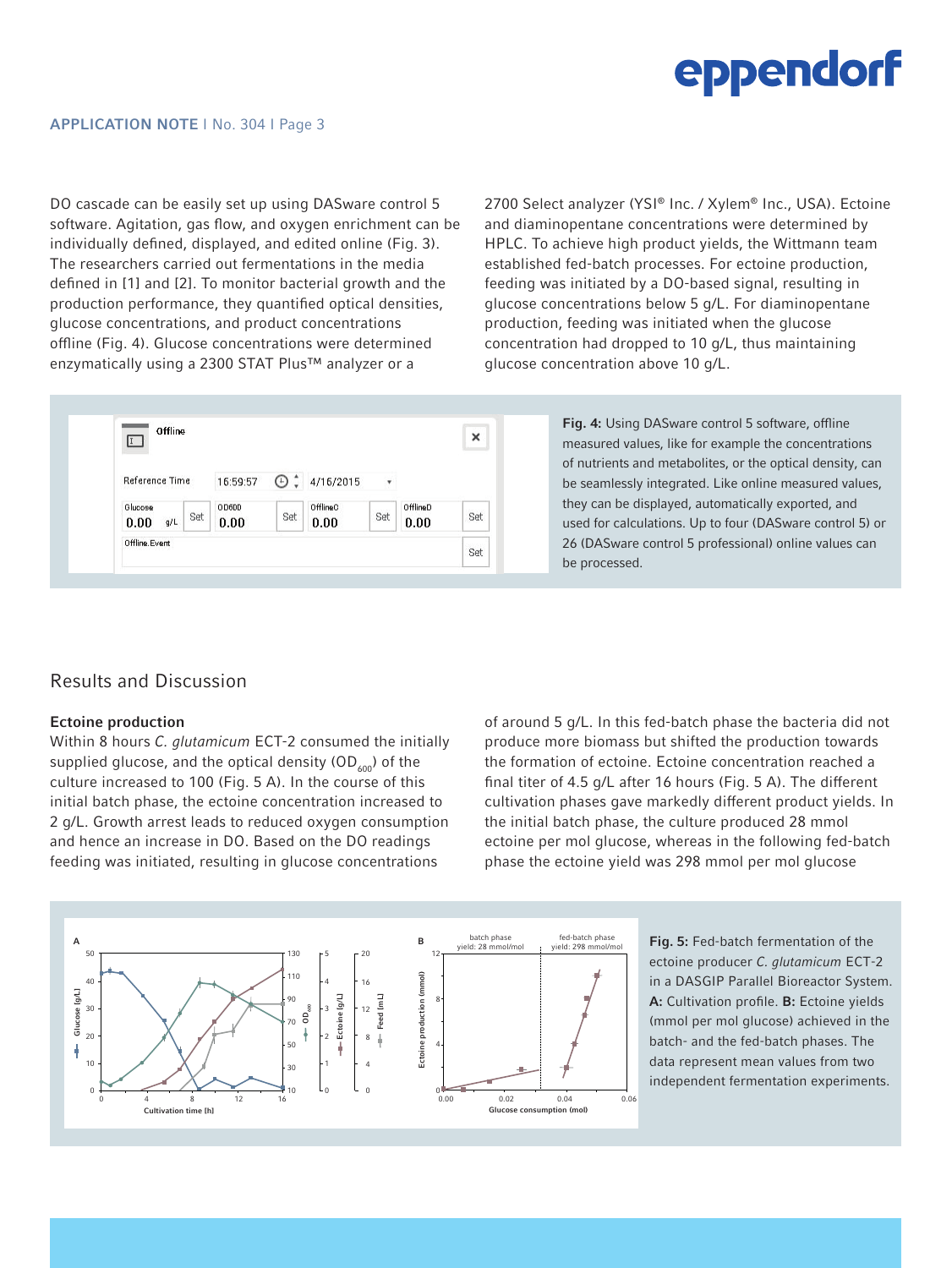(Fig. 5 B). Overall the fermentation produced 6.7 g/L ectoine per day, which is among the highest yields reported in the literature so far.

#### Diaminopentane production

Within 12 hours, the *C. glutamicum* DAP-16 culture reached an optical density of 120, and consumed the initially supplied glucose. Upon glucose depletion, feeding was initiated to maintain glucose concentrations above 10 g/L. *C. glutamicum* continuously secreted diaminopentane, which reached a concentration of 88 g/L within 50 hours. (Fig. 6 A). During the initial batch phase, the culture metabolized 21 % of glucose to diaminopentane. During the subsequent feeding phase, the yield increased to 29 % (Fig. 6 B).



### Conclusion

For profitable bio-based production, microbial fermentation processes have to deliver the desired end products at high yields and high titers. The results presented here exemplify the successful high-density fermentation of *C. glutamicum*  in a DASGIP Parallel Bioreactor System. Cultivation of metabolically engineered strains in optimized fed-batch processes led to product titers which are among the highest reported so far. Bioprocess control software like DASware control 5 can help the researcher to establish efficient production processes. By allowing intuitive monitoring and control of critical process parameters, and the seamless integration of offline measured values it simplifies process optimization and facilitates fermentation under optimal culture conditions.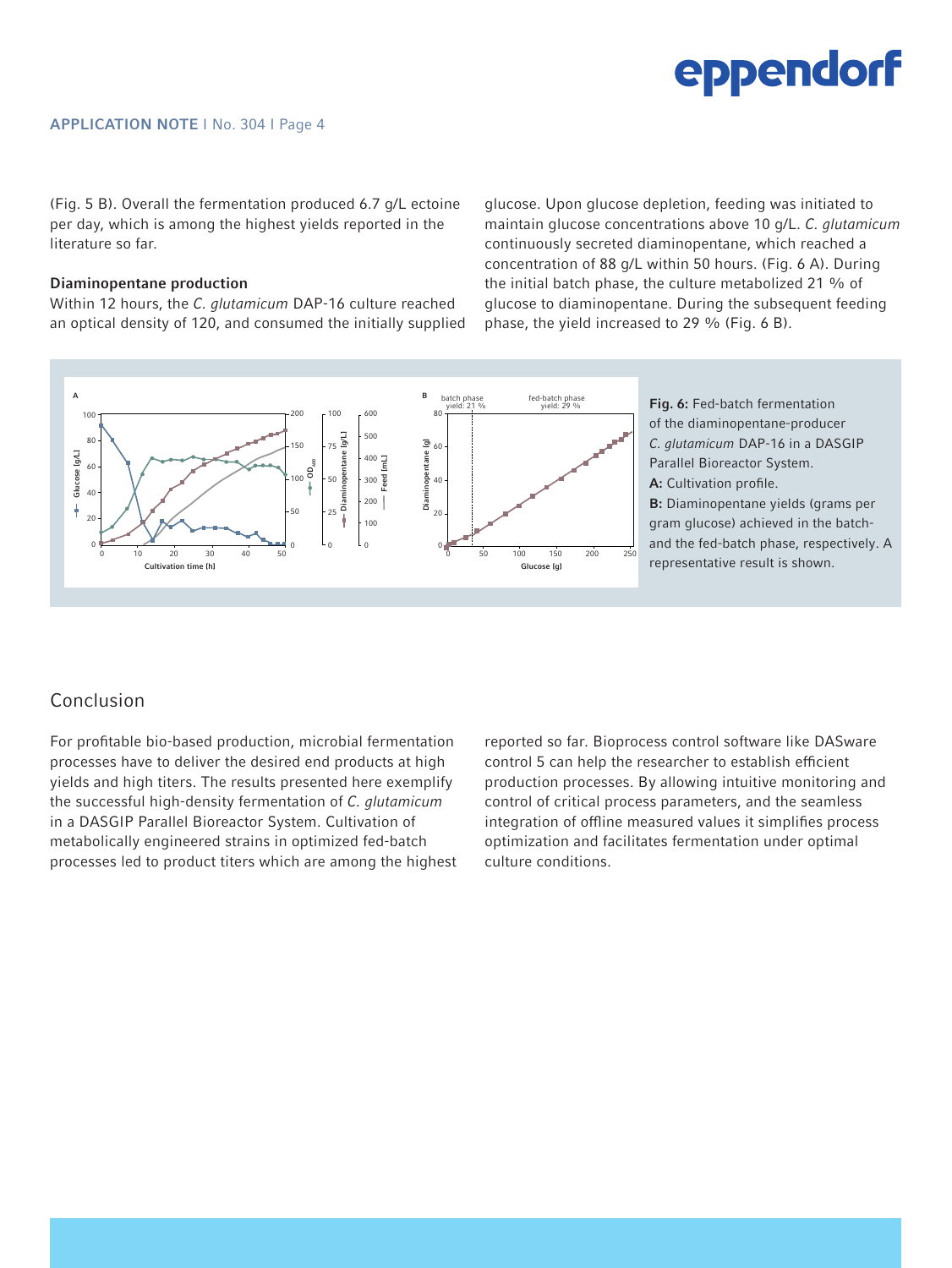#### APPLICATION NOTE I No. 304 I Page 5

### **Literature**

[1] Kind, S. et al. From zero to hero – Production of bio-based nylon from renewable resources using engineered *Corynebacterium glutamicum*. Metabolic Engineering 2014, 25:113

[2] Becker, J. et al. Systems metabolic engineering of *Corynebacterium glutamicum* for production of the chemical chaperone ectoine. Microbial Cell Factories 2013, 12:1